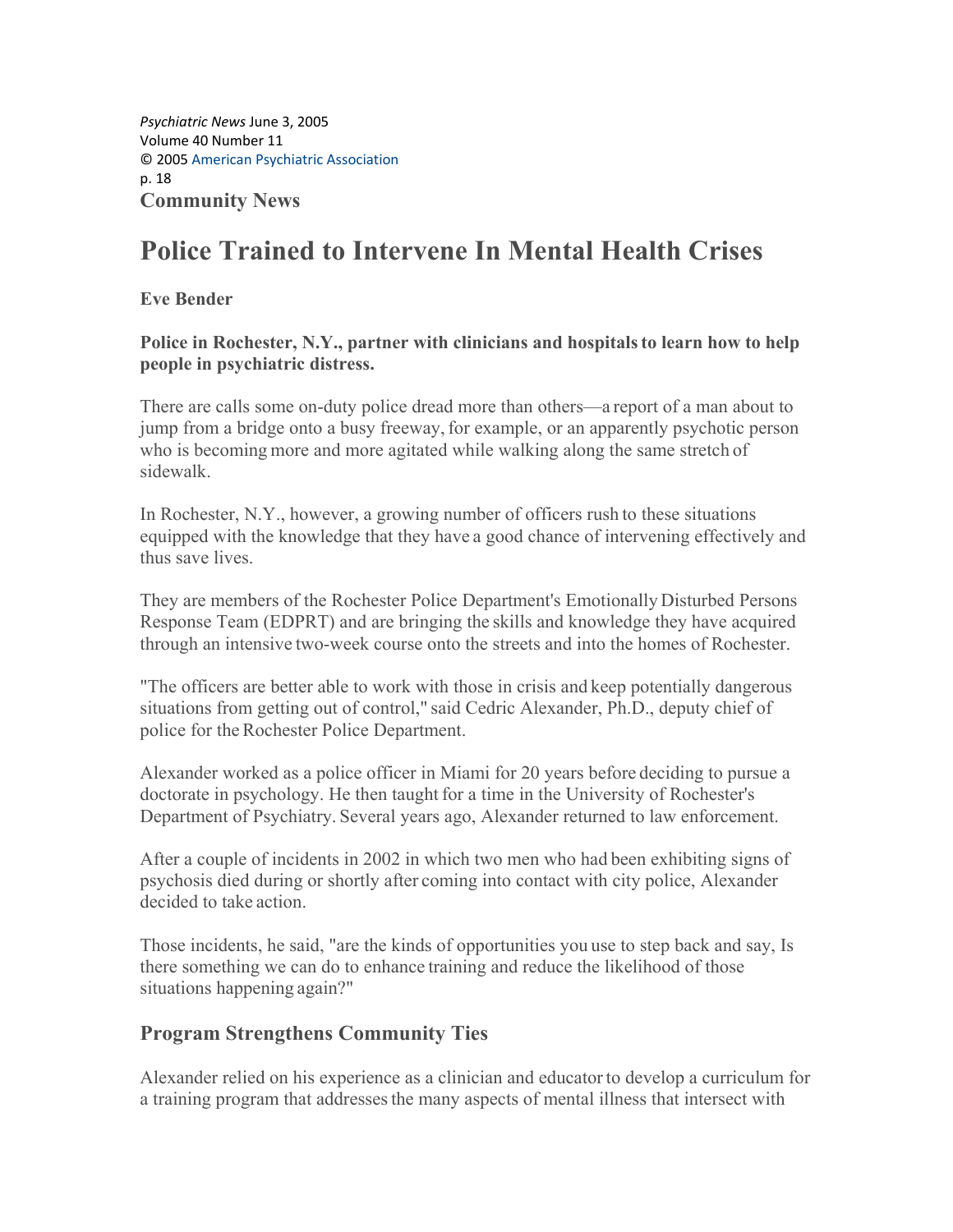police work—psychopathology, assisted outpatient treatment, mental health courts, and medications, for example. He also developed course material on empathy, ways in which to respond to people who are hearing voices, and police stress.

Alexander recruited a number of local experts, including hisformer colleagues at the University of Rochester's Department of Psychiatry, to teach the course. Instructors include psychiatrists, psychologists, social workers, mental health consumers, and members of the police force.

The course has been offered twice so far—in March 2004 and last January. Pupils have included Rochester police, officers from a number of other departments in Monroe County, N.Y., the Monroe County Sheriff's Department, and parole and probation officers.

Police who pass a written examination at the end of the course become certified by the Rochester Police Department to join the EDPRT, of which there are 42 members.

## **Clinician Relationships Crucial**

Through the training program, the police department has forged relationships with area hospitals and mental health clinicians, according to Alexander.

"If we take a person off the street and into one of the emergency departments or psychiatric units, the staff members know who we are, and we have a great working relationship with them," he said. "Many of the folks working in the hospitals have helped to instruct these officers through the program."

One of those instructors is Laurence Guttmacher, M.D., chief of psychiatry and acting clinical director of the Rochester Psychiatric Center. He said he teaches the officers "a kind of *DSM-IV* 101" in which he describes various psychiatric disorders and discusses their causes and treatments.

Guttmacher is also an associate dean and associate professor of psychiatry at the University of Rochester.

It was there that he heard a grand-rounds presentation about the EDPRT training program earlier this year. "I thought it was the greatest thing since sliced bread," he told *Psychiatric News.* He subsequently became involved in the course as an instructor.

As part of his EDPRT duties, Guttmacher critiques the officers during role-playing exercises staged to sharpen their skills in dealing with people who have mental illness.

He also spends time talking to the officers about posttraumatic stress disorder (PTSD) and how to recognize any signs and symptomsin themselves. "This group is at high risk for PTSD," he noted. "Imagine what it is like to respond to murder scenes, rapes, or devastating auto accidents day after day."